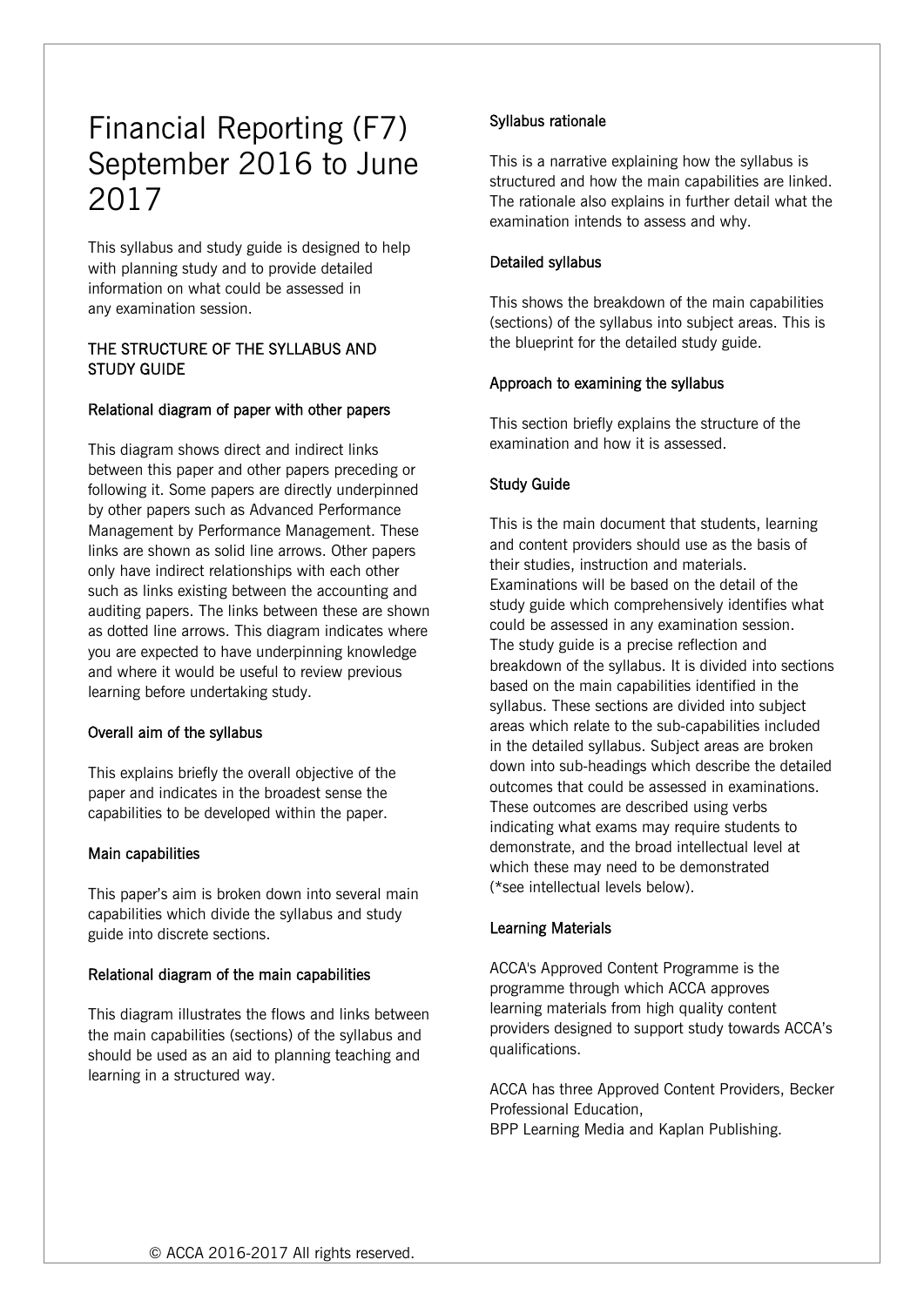For information about ACCA's Approved Content Providers please go to ACCA's Content Provider Directory.

The Directory also lists materials by other publishers, these materials have not been quality assured by ACCA but may be helpful if used in conjunction with approved learning materials or for variant exams where no approved content is available. You will also find details of Additional Reading suggested by the examining teams and this may be a useful supplement to approved learning materials.

ACCA's Content Provider Directory can be found here –

> http://www.accaglobal.com/uk/en/student/accaqual-student-journey/study-revision/learningproviders/alp-content.html

Relevant articles are also published in Student Accountant and available on the ACCA website.

# INTELLECTUAL LEVELS

The syllabus is designed to progressively broaden and deepen the knowledge, skills and professional values demonstrated by the student on their way through the qualification.

The specific capabilities within the detailed syllabuses and study guides are assessed at one of three intellectual or cognitive levels:

Level 1: Knowledge and comprehension

- Level 2: Application and analysis
- Level 3: Synthesis and evaluation

Very broadly, these intellectual levels relate to the three cognitive levels at which the Knowledge module, the Skills module and the Professional level are assessed.

Each subject area in the detailed study guide included in this document is given a 1, 2, or 3 superscript, denoting intellectual level, marked at the end of each relevant line. This gives an indication of the intellectual depth at which an area could be assessed within the examination. However, while level 1 broadly equates with the Knowledge module, level 2 equates to the Skills module and level 3 to the Professional level, some lower level

skills can continue to be assessed as the student progresses through each module and level. This reflects that at each stage of study there will be a requirement to broaden, as well as deepen capabilities. It is also possible that occasionally some higher level capabilities may be assessed at lower levels.

## LEARNING HOURS AND EDUCATION **RECOGNITION**

The ACCA qualification does not prescribe or recommend any particular number of learning hours for examinations because study and learning patterns and styles vary greatly between people and organisations. This also recognises the wide diversity of personal, professional and educational circumstances in which ACCA students find themselves.

As a member of the International Federation of Accountants, ACCA seeks to enhance the education recognition of its qualification on both national and international education frameworks, and with educational authorities and partners globally. In doing so, ACCA aims to ensure that its qualifications are recognized and valued by governments, regulatory authorities and employers across all sectors. To this end, ACCA qualifications are currently recognized on the education frameworks in several countries. Please refer to your national education framework regulator for further information.

Each syllabus contains between 23 and 35 main subject area headings depending on the nature of the subject and how these areas have been broken down.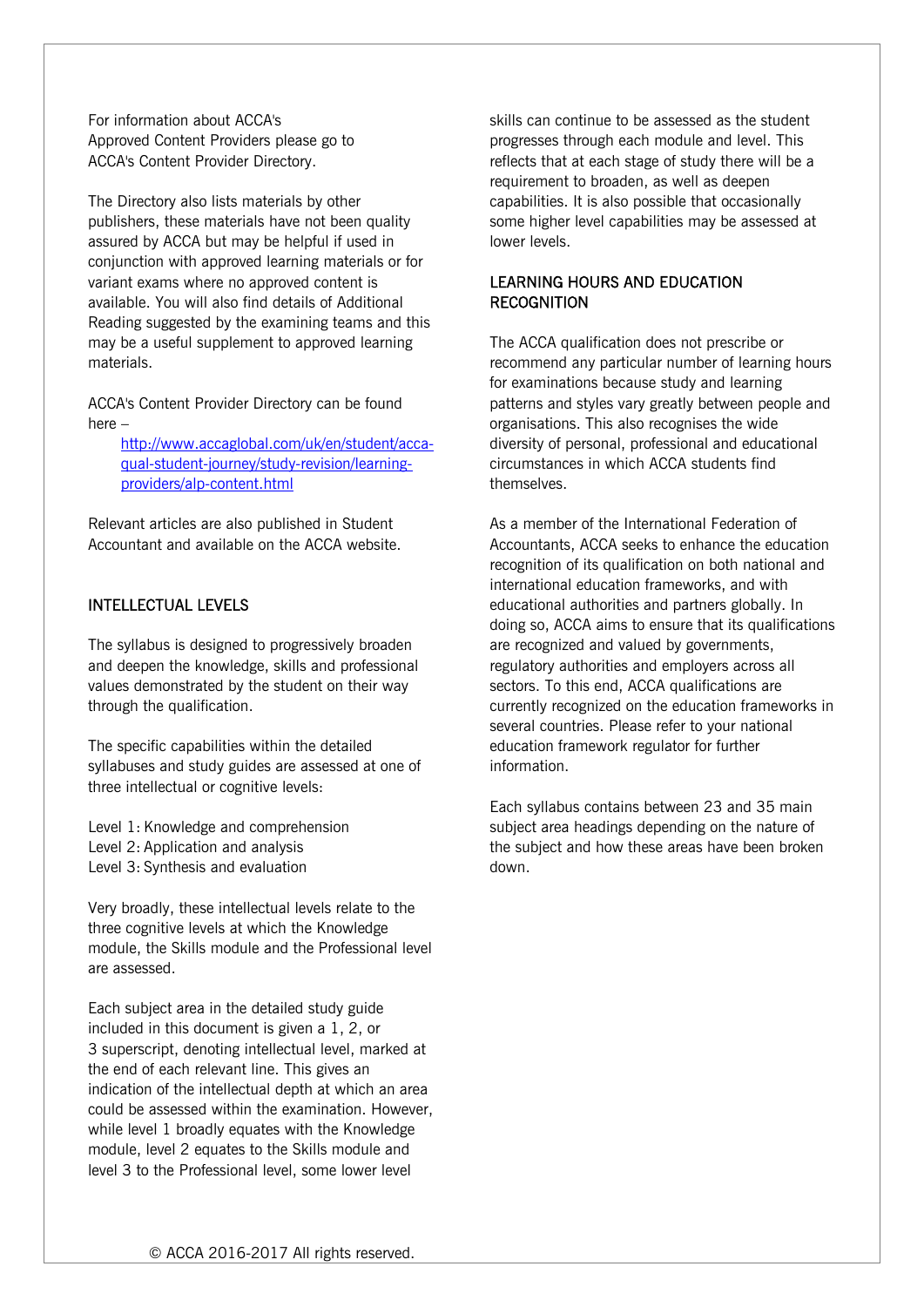# GUIDE TO EXAM STRUCTURE

The structure of examinations varies within and between modules and levels.

The Fundamentals level examinations contain 100% compulsory questions to encourage candidates to study across the breadth of each syllabus.

The Knowledge module is assessed by equivalent two-hour paper based and computer based examinations.

The Skills module examinations F5-F9 are paper based exams containing a mix of objective and longer type questions with a duration of three hours 15 minutes. From September 2016 these exams will also be available as computer-based exams. Further information will be released on these in April 2016. The Corporate and Business Law (F4) paper is a two- hour objective test examination which is also available as a computer based exams for English and Global variants, as well as paper based for all variants.

The Professional level papers are all of three hours 15 minutes duration and, all contain two sections. Section A is compulsory, but there will be some choice offered in Section B.

ACCA has removed the restriction relating to reading and planning time, so that while the time considered necessary to complete these exams remains at 3 hours, candidates may use the additional 15 minutes as they choose. ACCA encourages students to take time to read questions carefully and to plan answers but once the exam time has started, there are no additional restrictions as to when candidates may start writing in their answer books.

Time should be taken to ensure that all the information and exam requirements are properly read and understood.

The Essentials module papers all have a Section A containing a major case study question with all requirements totalling 50 marks relating to this case. Section B gives students a choice of two from three 25 mark questions.

Section A of both the P4 and P5 Options papers contain one 50 mark compulsory question, and Section B will offer a choice of two from three questions each worth 25 marks each.

Section A of each of the P6 and P7 Options papers contains 60 compulsory marks from two questions; question 1 attracting 35 marks, and question 2 attracting 25 marks. Section B of both these Options papers will offer a choice of two from three questions, with each question attracting 20 marks.

All Professional level exams contain four professional marks.

The pass mark for all ACCA Qualification examination papers is 50%.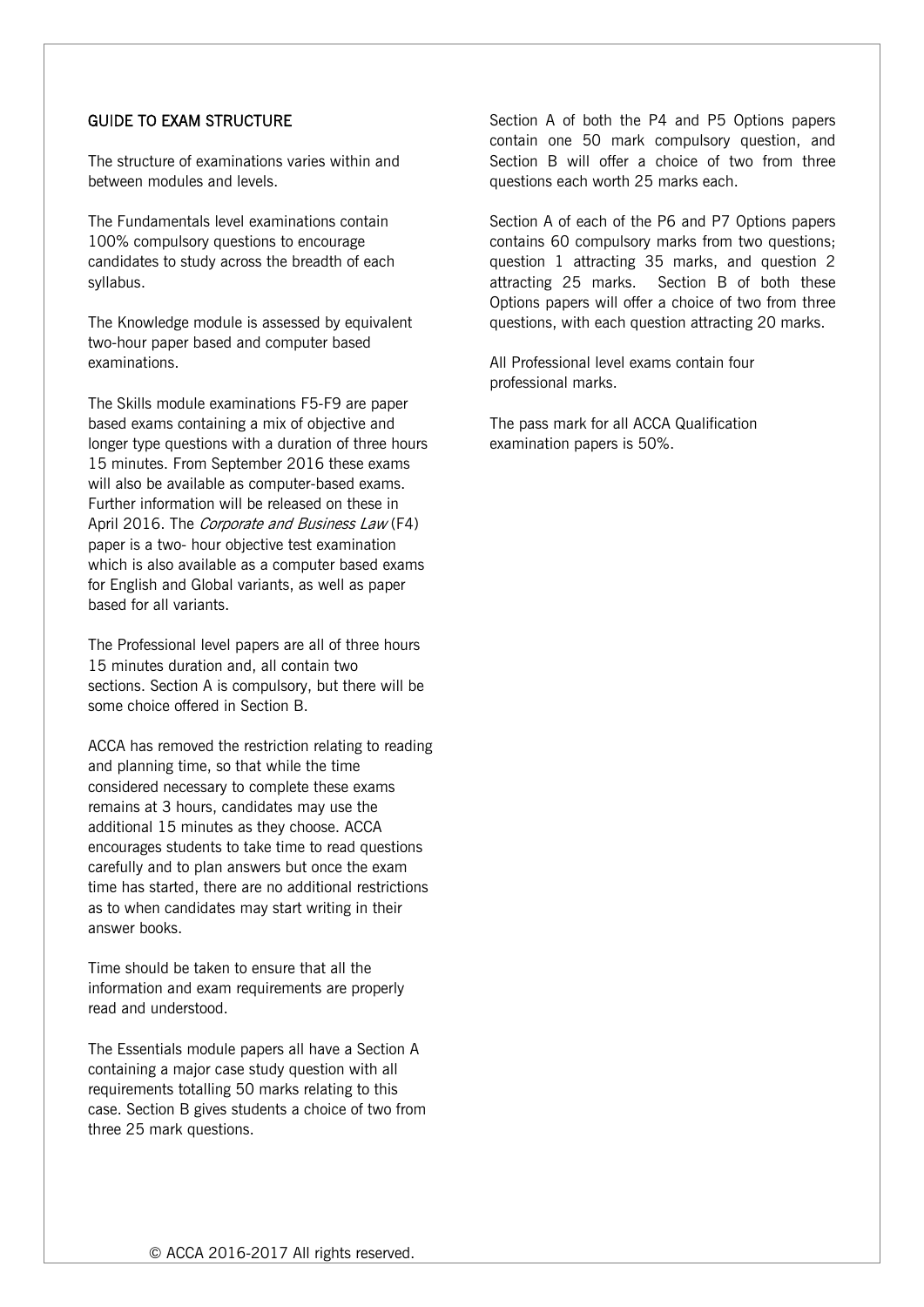#### GUIDE TO EXAMINATION ASSESSMENT

ACCA reserves the right to examine anything contained within the study guide at any examination session. This includes knowledge, techniques, principles, theories, and concepts as specified.

For the financial accounting, audit and assurance, law and tax papers except where indicated otherwise, ACCA will publish examinable documents once a year to indicate exactly what regulations and legislation could potentially be assessed within identified examination sessions..

For paper based examinations regulation *issued* or legislation *passed* on or before  $1<sup>st</sup>$  September annually, will be examinable from  $1<sup>st</sup>$  September of the following year to  $31<sup>st</sup>$  August of the year after that. Please refer to the examinable documents for the paper (where relevant) for further information.

Regulation issued or legislation passed in accordance with the above dates may be examinable even if the *effective* date is in the future.

The term issued or passed relates to when regulation or legislation has been formally approved.

The term effective relates to when regulation or legislation must be applied to an entity transactions and business practices.

The study guide offers more detailed guidance on the depth and level at which the examinable documents will be examined. The study guide should therefore be read in conjunction with the examinable documents list.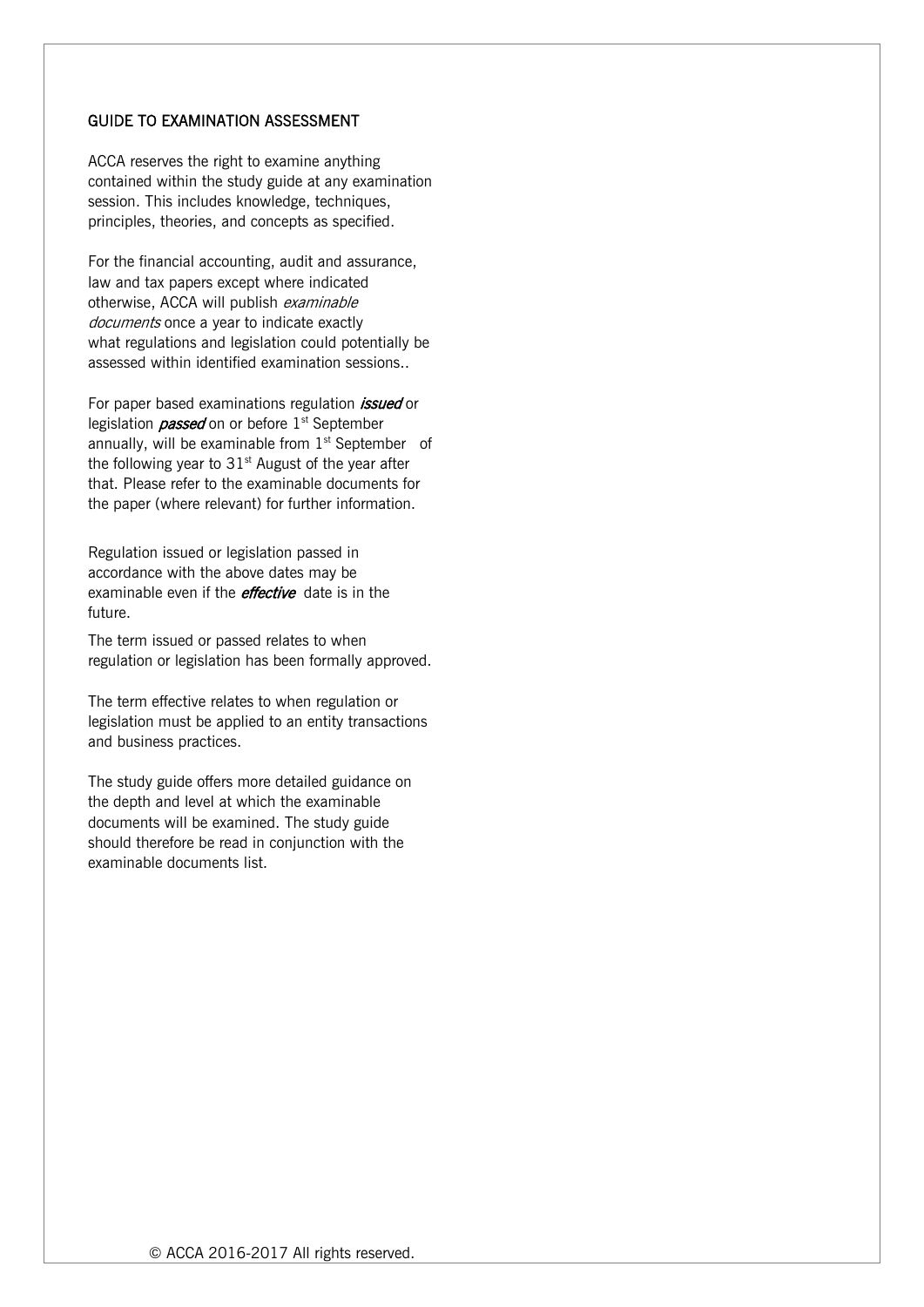# Syllabus



# AIM

.

To develop knowledge and skills in understanding and applying accounting standards and the theoretical framework in the preparation of financial statements of entities, including groups and how to analyse and interpret those financial statements.

# MAIN CAPABILITIES

On successful completion of this paper candidates should be able to:

- A Discuss and apply a conceptual and regulatory frameworks for financial reporting
- B Account for transactions in accordance with International accounting standards
- C Analyse and interpret financial statements.
- D Prepare and present financial statements for single entities and business combinations in accordance with International accounting standards

# RELATIONAL DIAGRAM OF MAIN CAPABILITIES

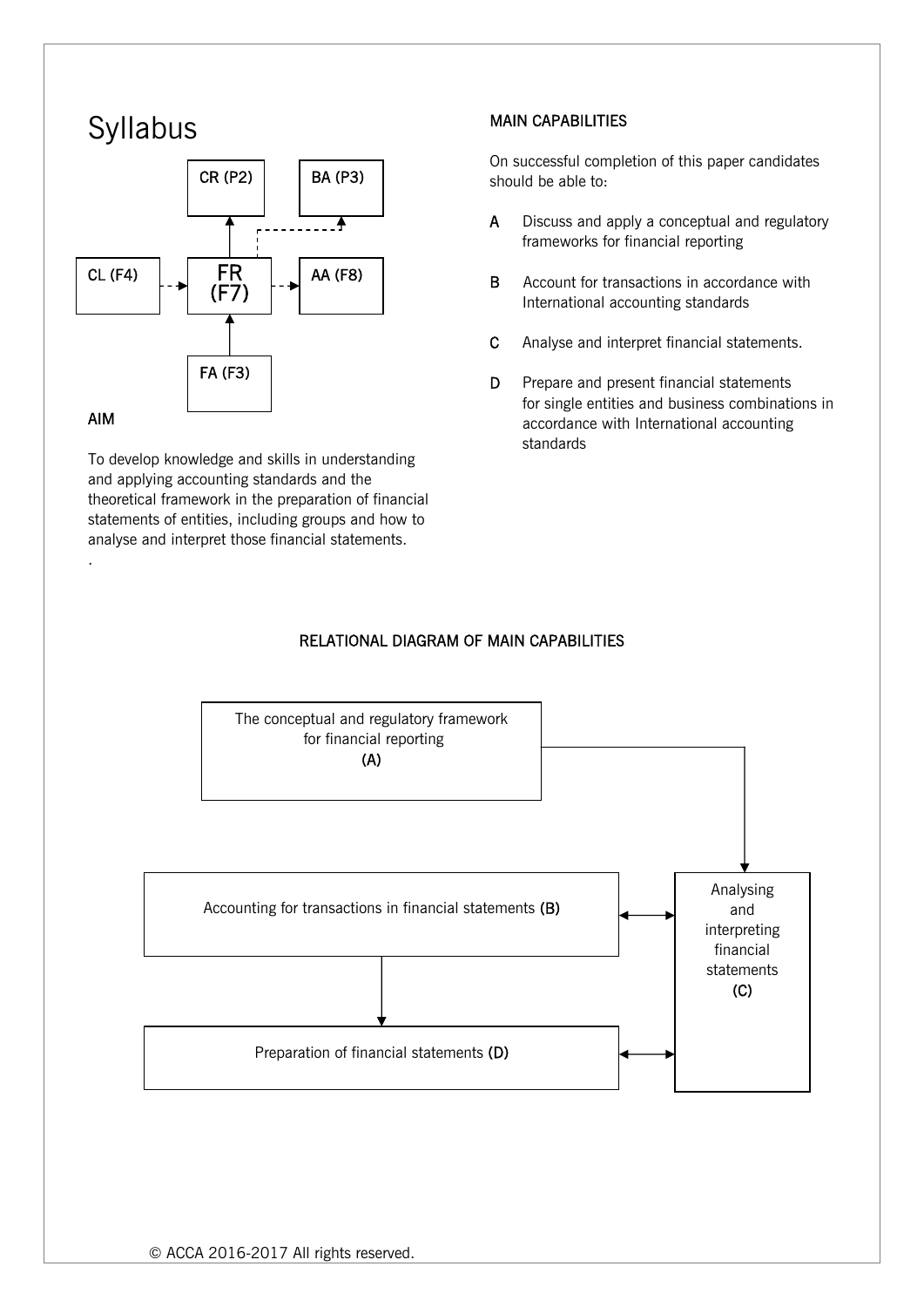## RATIONALE

The financial reporting syllabus assumes knowledge acquired in Paper F3, Financial Accounting, and develops and applies this further and in greater depth.

The syllabus begins with the conceptual framework for financial reporting with reference to the qualitative characteristics of useful information and the fundamental bases of accounting introduced in the Paper F3 syllabus within the Knowledge module. It then moves into a detailed examination of the regulatory framework of accounting and how this informs the standard setting process.

The main areas of the syllabus cover the reporting of financial information for single companies and for groups in accordance with generally accepted accounting principles and relevant accounting standards.

Finally, the syllabus covers the analysis and interpretation of information from financial reports.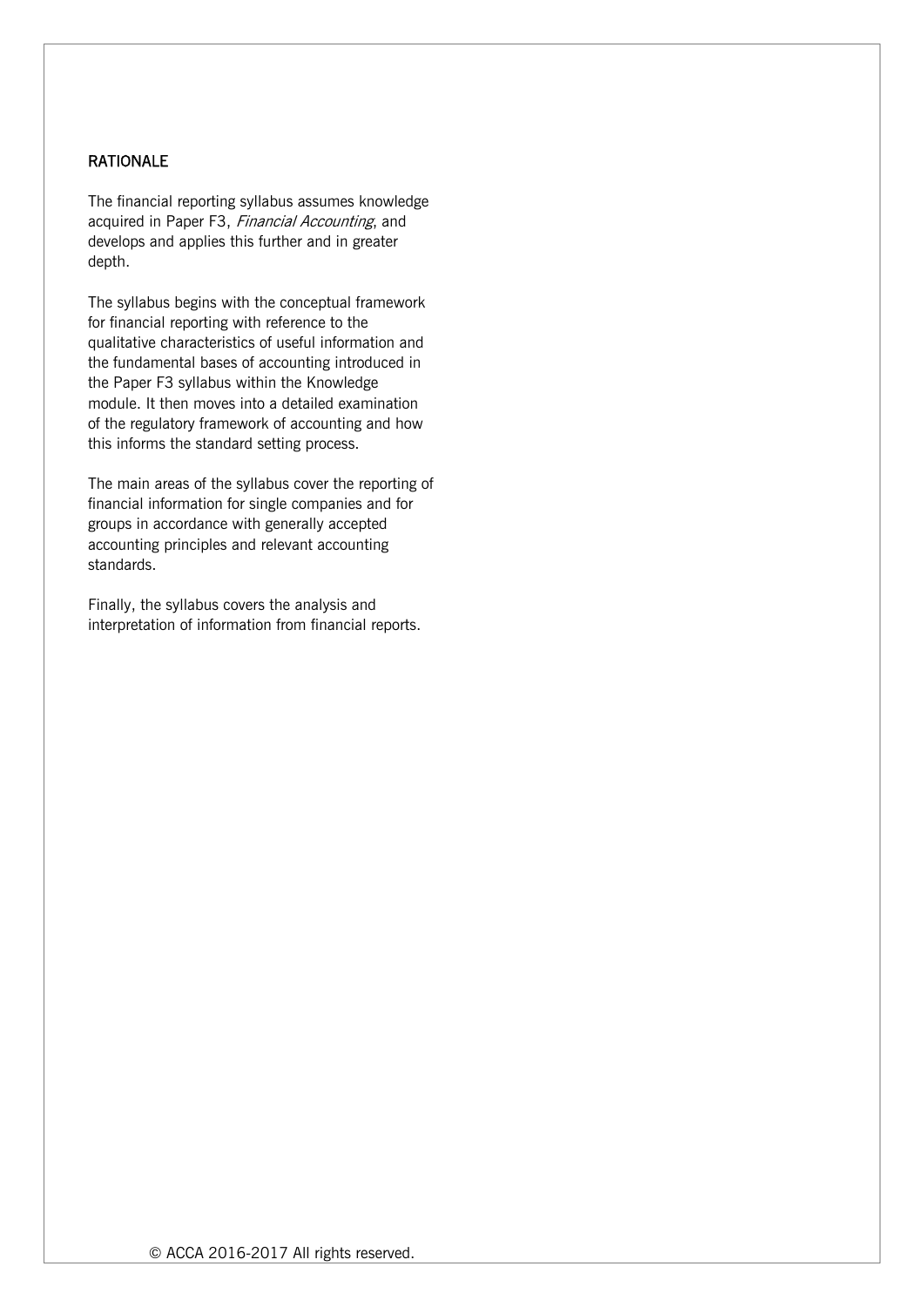#### DETAILED SYLLABUS

- A The conceptual and regulatory framework for financial reporting
- 1. The need for a conceptual framework and the characteristics of useful information
- 2. Recognition and measurement
- 3. Regulatory framework
- 4. The concepts and principles of groups and consolidated financial statements
- B Accounting for transactions in financial statements
- 1. Tangible non-current assets
- 2. Intangible assets
- 3. Impairment of assets
- 4. Inventory and biological assets
- 5. Financial instruments
- 6. Leasing
- 7. Provisions and events after the reporting period
- 8. Taxation
- 9. Reporting financial performance
- 10. Revenue
- 11. Government grants
- 12. Foreign currency transactions

## C Analysing and interpreting the financial statements of single entities and groups

- 1. Limitations of financial statements
- 2. Calculation and interpretation of accounting ratios and trends to address users' and stakeholders' needs
- 3. Limitations of interpretation techniques

4. Specialised, not-for-profit, and public sector entities

## D Preparation of financial statements

- 1. Preparation of single entity financial statements
- 2. Preparation of consolidated financial statements including an associate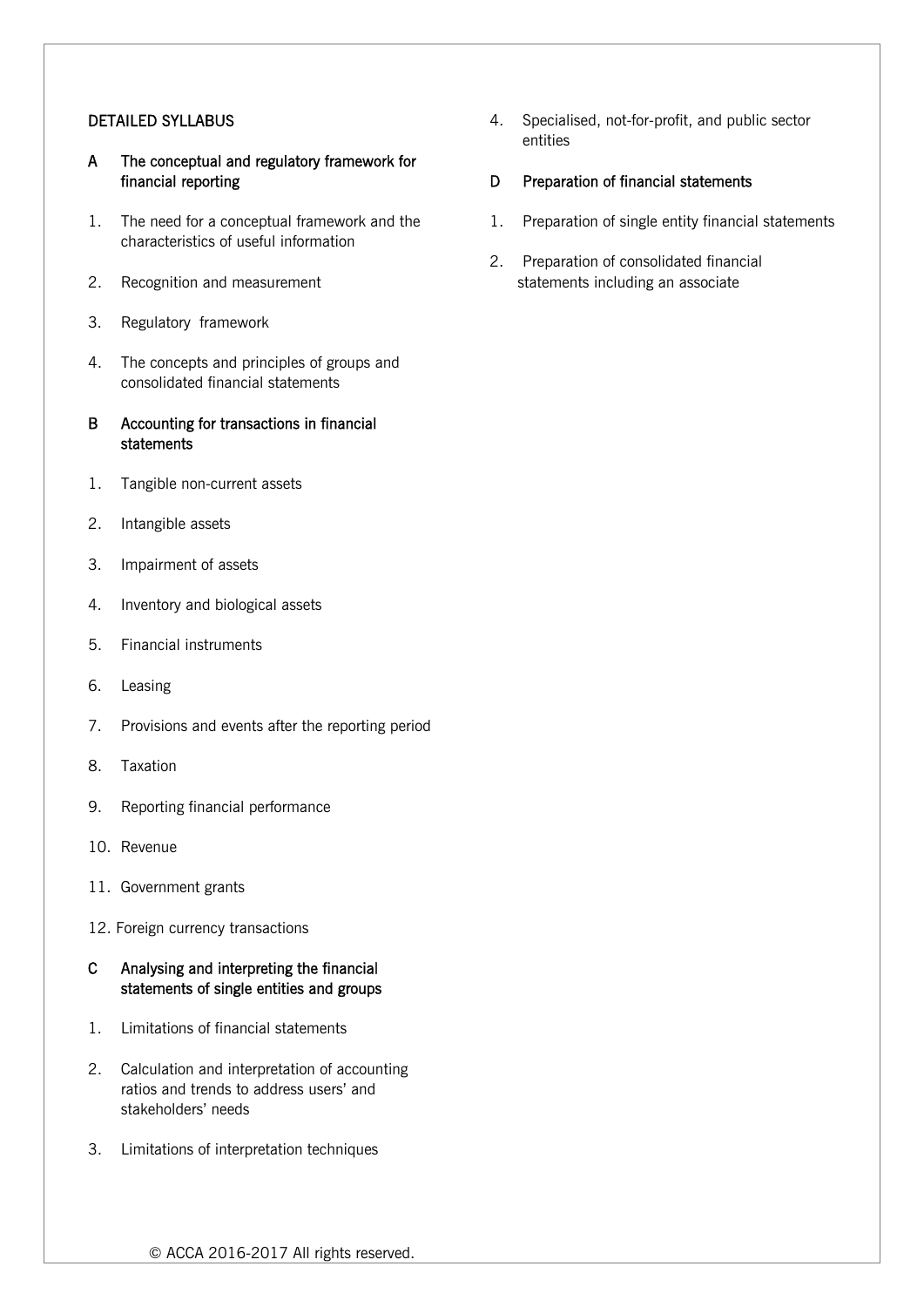#### APPROACH TO EXAMINING THE SYLLABUS

The syllabus is assessed by a three-hour 15 minutes paper-based examination.

All questions are compulsory. It will contain both computational and discursive elements. Some questions will adopt a scenario/case study approach.

Section A of the exam comprises 15 objective test questions of 2 marks each.

Section B of the exam comprises three 10 mark case-based questions. Each case has five objective test questions of 2 marks each.

Section C of the exam comprises two 20 mark questions.

The 20 mark questions will examine the interpretation and preparation of financial statements for either a single entity or a group. The section A questions and the other questions in section B can cover any areas of the syllabus.

An individual question may often involve elements that relate to different subject areas of the syllabus. For example the preparation of an entity's financial statements could include matters relating to several accounting standards.

Questions may ask candidates to comment on the appropriateness or acceptability of management's opinion or chosen accounting treatment. An understanding of accounting principles and concepts and how these are applied to practical examples will be tested.

Questions on topic areas that are also included in Paper F3 will be examined at an appropriately greater depth in this paper.

Candidates will be expected to have an appreciation of the need for specified accounting standards and why they have been issued. For detailed or complex standards, candidates need to be aware of their principles and key elements.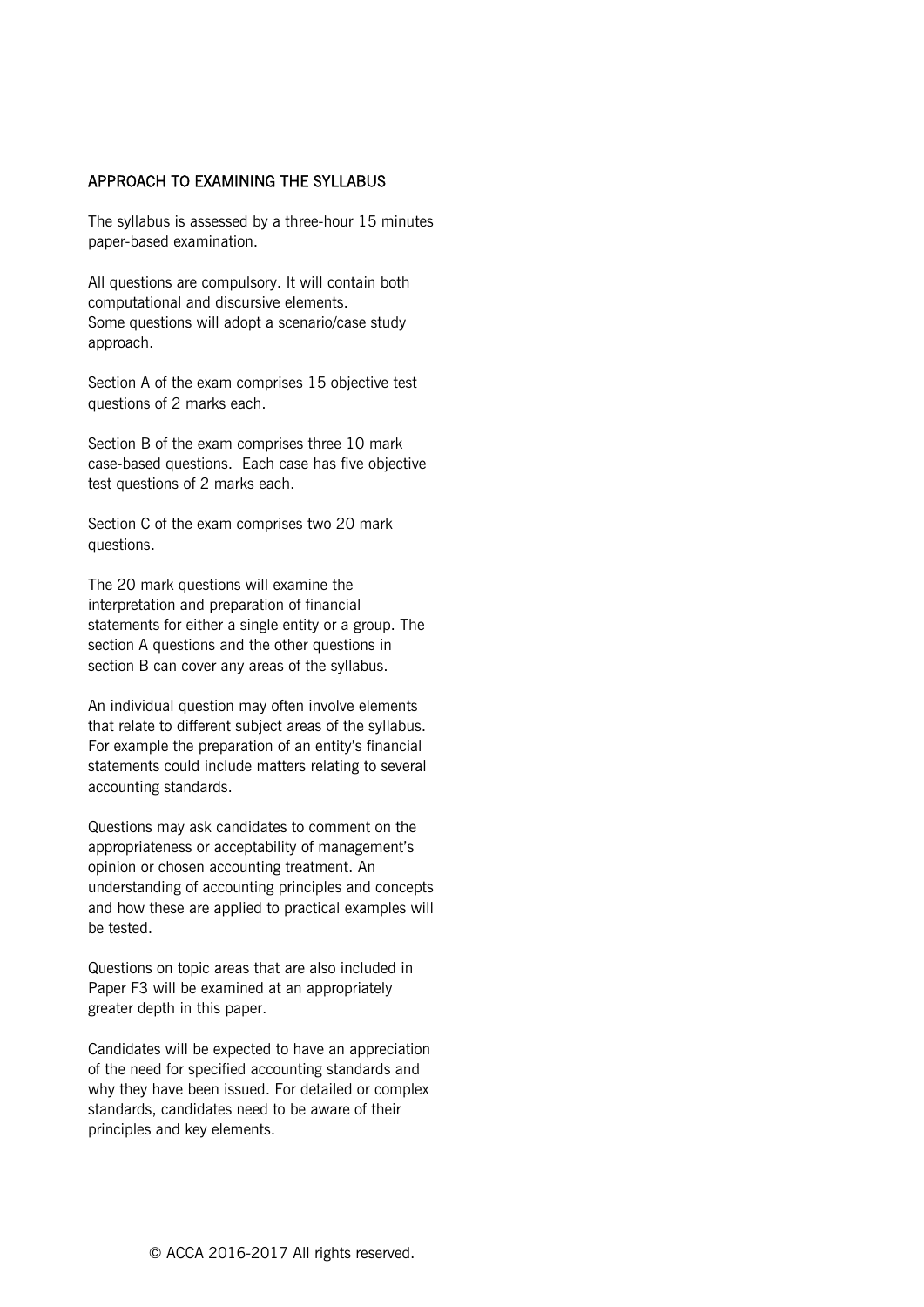# Study Guide

# A THE CONCEPTUAL AND REGULATORY FRAMEWORK FOR FINANCIAL REPORTING

- 1. The need for a conceptual framework and the characteristics of useful information
- a) Describe what is meant by a conceptual framework for financial reporting.[2]
- b) Discuss whether a conceptual framework is necessary and what an alternative system might be.<sup>[2]</sup>
- c) Discuss what is meant by relevance and faithful representation and describe the qualities that enhance these characteristics.<sup>[2]</sup>
- d) Discuss whether faithful representation constitutes more than compliance with accounting standards.<sup>[1]</sup>
- e) Discuss what is meant by understandability and verifiability in relation to the provision of financial information.[2]
- f) Discuss the importance of comparability and timeliness to users of financial statements.<sup>[2]</sup>
- g) Discuss the principle of comparability in accounting for changes in accounting policies.[2]

#### 2. Recognition and measurement

- a) Define what is meant by 'recognition' in financial statements and discuss the recognition criteria.<sup>[2]</sup>
- b) Apply the recognition criteria to:  $[2]$  i) assets and liabilities.
	- ii) income and expenses.
- c) Explain and compute amounts using the following measures : [2]
	- i) historical cost
	- ii) current cost
	- iii) net realisable value
	- iv) present value of future cash flows
	- v) fair value
- d) Discuss the advantages and disadvantages of

of historical cost accounting.

- e) Discuss whether the use of current value accounting overcomes the problems of historical cost accounting.<sup>[2]</sup>
- f) Describe the concept of financial and physical capital maintenance and how this affects the determination of profits.<sup>[1]</sup>

## 3. Regulatory framework

- a) Explain why a regulatory framework is needed including the advantages and disadvantages of IFRS over a national regulatory framework.<sup>[2]</sup>
- b) Explain why accounting standards on their own are not a complete regulatory framework.<sup>[2]</sup>
- c) Distinguish between a principles based and a rules based framework and discuss whether they can be complementary.<sup>[1]</sup>
- d) Describe the IASB's Standard setting process including revisions to and interpretations of Standards.<sup>[2]</sup>
- e) Explain the relationship of national standard setters to the IASB in respect of the standard setting process.<sup>[2]</sup>

## 4. The concepts and principles of groups and consolidated financial statements

- a) Describe the concept of a group as a single economic unit.<sup>[2]</sup>
- b) Explain and apply the definition of a subsidiary within relevant accounting standards.<sup>[2]</sup>
- c) Using accounting standards and other regulation, identify and outline the circumstances in which a group is required to prepare consolidated financial statements.<sup>[2]</sup>
- d) Describe the circumstances when a group may claim exemption from the preparation of consolidated financial statements.[2]
- e) Explain why directors may not wish to consolidate a subsidiary and when this is permitted by accounting standards and other applicable regulation.<sup>[2]</sup>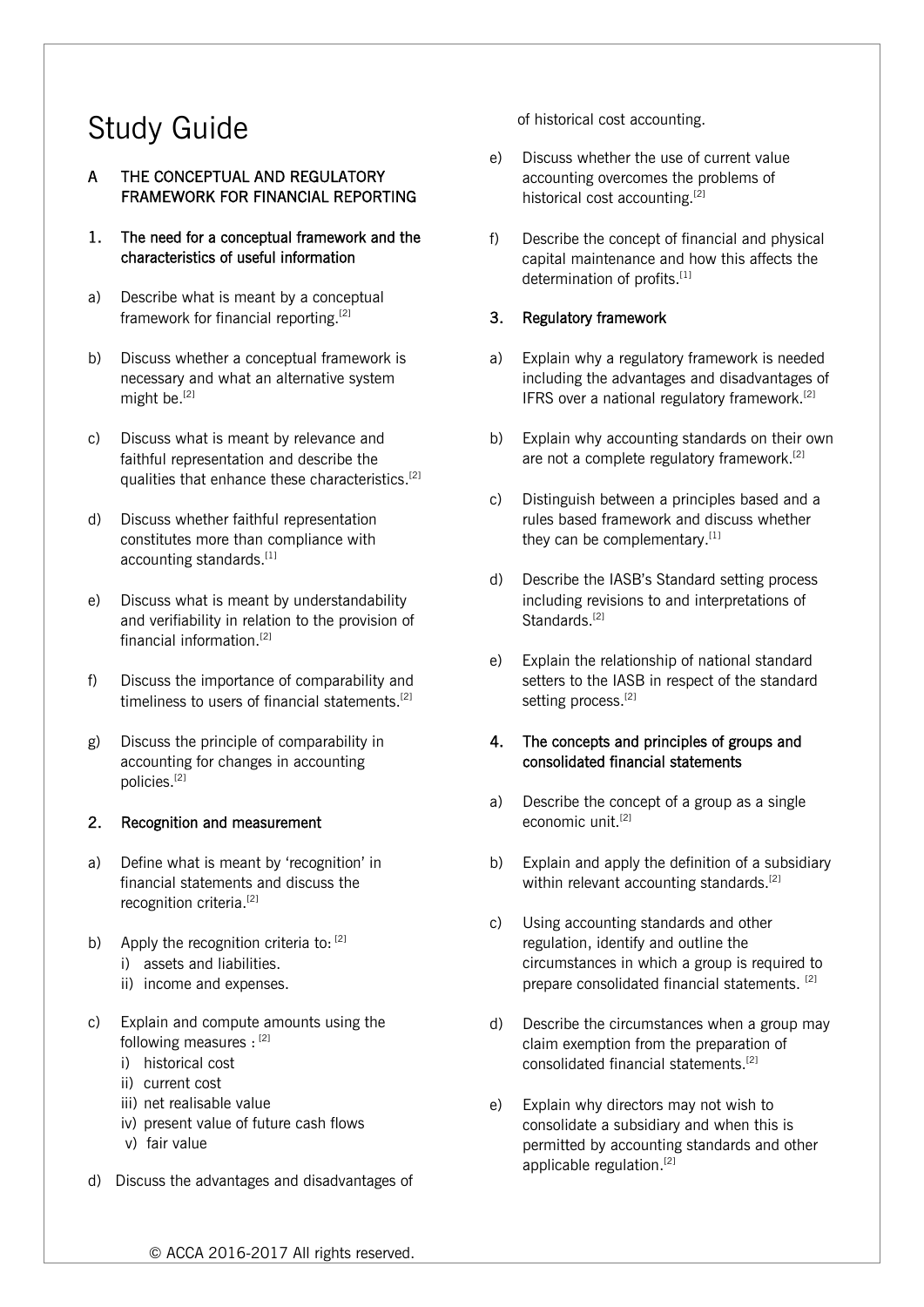- f) Explain the need for using coterminous year ends and uniform accounting polices when preparing consolidated financial statements.[2]
- g) Explain why it is necessary to eliminate intra group transactions. [2]
- h) Explain the objective of consolidated financial statements.<sup>[2]</sup>
- i) Explain why it is necessary to use fair values for the consideration for an investment in a subsidiary together with the fair values of a subsidiary's identifiable assets and liabilities when preparing consolidated financial statements.<sup>[2]</sup>
- j) Define an associate and explain the principles and reasoning for the use of equity accounting. [2]

#### B ACCOUNTING FOR TRANSACTIONS IN FINANCIAL STATEMENTS

#### 1. Tangible non-current assets

- a) Define and compute the initial measurement of a non-current asset (including borrowing costs and an asset that has been self-constructed ).<sup>[2]</sup>
- b) Identify subsequent expenditure that may be capitalised, distinguishing between capital and revenue items.<sup>[2]</sup>
- c) Discuss the requirements of relevant accounting standards in relation to the revaluation of non-current assets.[2]
- d) Account for revaluation and disposal gains and losses for non-current assets.<sup>[2]</sup>
- e) Compute depreciation based on the cost and revaluation models and on assets that have two or more significant parts (complex assets).[2]
- f) Discuss why the treatment of investment properties should differ from other properties.[2]
- g) Apply the requirements of relevant accounting standards to an investment property.<sup>[2]</sup>

#### 2. Intangible non-current assets

- a) Discuss the nature and accounting treatment of internally generated and purchased intangibles.<sup>[2]</sup>
- b) Distinguish between goodwill and other intangible assets.<sup>[2]</sup>
- c) Describe the criteria for the initial recognition and measurement of intangible assets.<sup>[2]</sup>
- d) Describe the subsequent accounting treatment, including the principle of impairment tests in relation to goodwill.<sup>[2]</sup>
- e) Indicate why the value of purchase consideration for an investment may be less than the value of the acquired identifiable net assets and how the difference should be accounted for [2]
- f) Describe and apply the requirements of relevant accounting standards to research and development expenditure.<sup>[2]</sup>

### 3. Impairment of assets

- a) Define and calculate an impairment loss.<sup>[2]</sup>
- b) Identify the circumstances that may indicate impairments to assets.<sup>[2]</sup>
- c) Describe what is meant by a cash generating unit.[2]
- d) State the basis on which impairment losses should be allocated, and allocate an impairment loss to the assets of a cash generating unit.<sup>[2]</sup>

## 4. Inventory and biological assets

- a) Describe and apply the principles of inventory valuation.[2]
- b) Apply the requirements of relevant accounting standards for biological assets.<sup>[2]</sup>

## 5 Financial instruments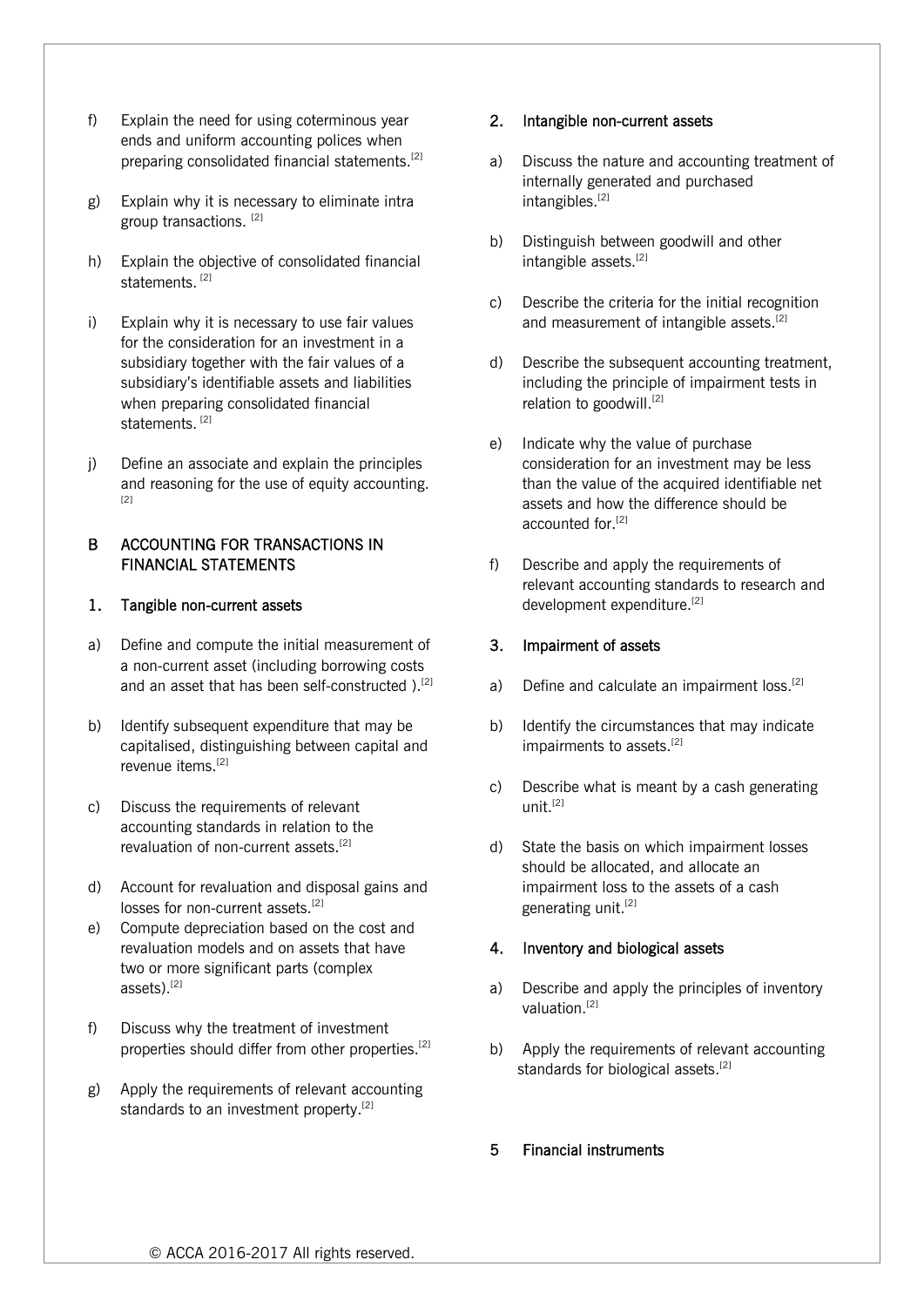- a) Explain the need for an accounting standard on financial instruments.<sup>[1]</sup>
- b) Define financial instruments in terms of financial assets and financial liabilities.<sup>[1]</sup>
- c) Explain and account for the factoring of receivables.
- d) Indicate for the following categories of financial instruments how they should be measured and how any gains and losses from subsequent measurement should be treated in the financial statements: [1]
	- i) amortised cost
	- ii) fair value through other comprehensive income ( including where an irrevocable election has been made for equity instruments that are not held for trading)
	- iii) fair value through profit or loss<sup>[2]</sup>
- e) Distinguish between debt and equity capital.<sup>[2]</sup>
- f) Apply the requirements of relevant accounting standards to the issue and finance costs of:  $[2]$ 
	- i) equity
	- ii) redeemable preference shares and debt instruments with no conversion rights (principle of amortised cost)
	- iii) convertible debt

#### 6. Leasing

- a) Explain why recording the legal form of a finance lease can be misleading to users (referring to the commercial substance of such leases).[2]
- b) Describe and apply the method of determining a lease type (i.e. an operating or finance lease).[2]
- c) Discuss the effect on the financial statements of a finance lease being incorrectly treated as an operating lease.<sup>[2]</sup>
- d) Account for assets financed by finance leases in the records of the lessee.<sup>[2]</sup>
- e) Account for operating leases in the records of the lessee.<sup>[2]</sup>
- f) Account for sale and leaseback agreements.

#### 7. Provisions and events after the reporting period

- a) Explain why an accounting standard on provisions is necessary.[2]
- b) Distinguish between legal and constructive obligations.[2]
- c) State when provisions may and may not be made and demonstrate how they should be accounted for.<sup>[2]</sup>
- d) Explain how provisions should be measured. $^{[1]}$
- e) Define contingent assets and liabilities and describe their accounting treatment and required disclosures<sup>[2]</sup>
- f) Identify and account for:  $[2]$ 
	- i) warranties/guarantees
	- ii) onerous contracts
	- iii) environmental and similar provisions
	- iv) provisions for future repairs or refurbishments.
- g) Events after the reporting period
	- i) distinguish between and account for adjusting and non-adjusting events after the reporting period<sup>[2]</sup>
	- ii) Identify items requiring separate disclosure, including their accounting treatment and required disclosures<sup>[2]</sup>

## 8. Taxation

- a) Account for current taxation in accordance with relevant accounting standards. [2]
- b) Explain the effect of taxable temporary differences on accounting and taxable profits.<sup>[2]</sup>
- c) Compute and record deferred tax amounts in the financial statements.<sup>[2]</sup>

#### 9. Reporting financial performance

- a) Discuss the importance of identifying and reporting the results of discontinued operations.[2]
- b) Define and account for non-current assets held for sale and discontinued operations.[2]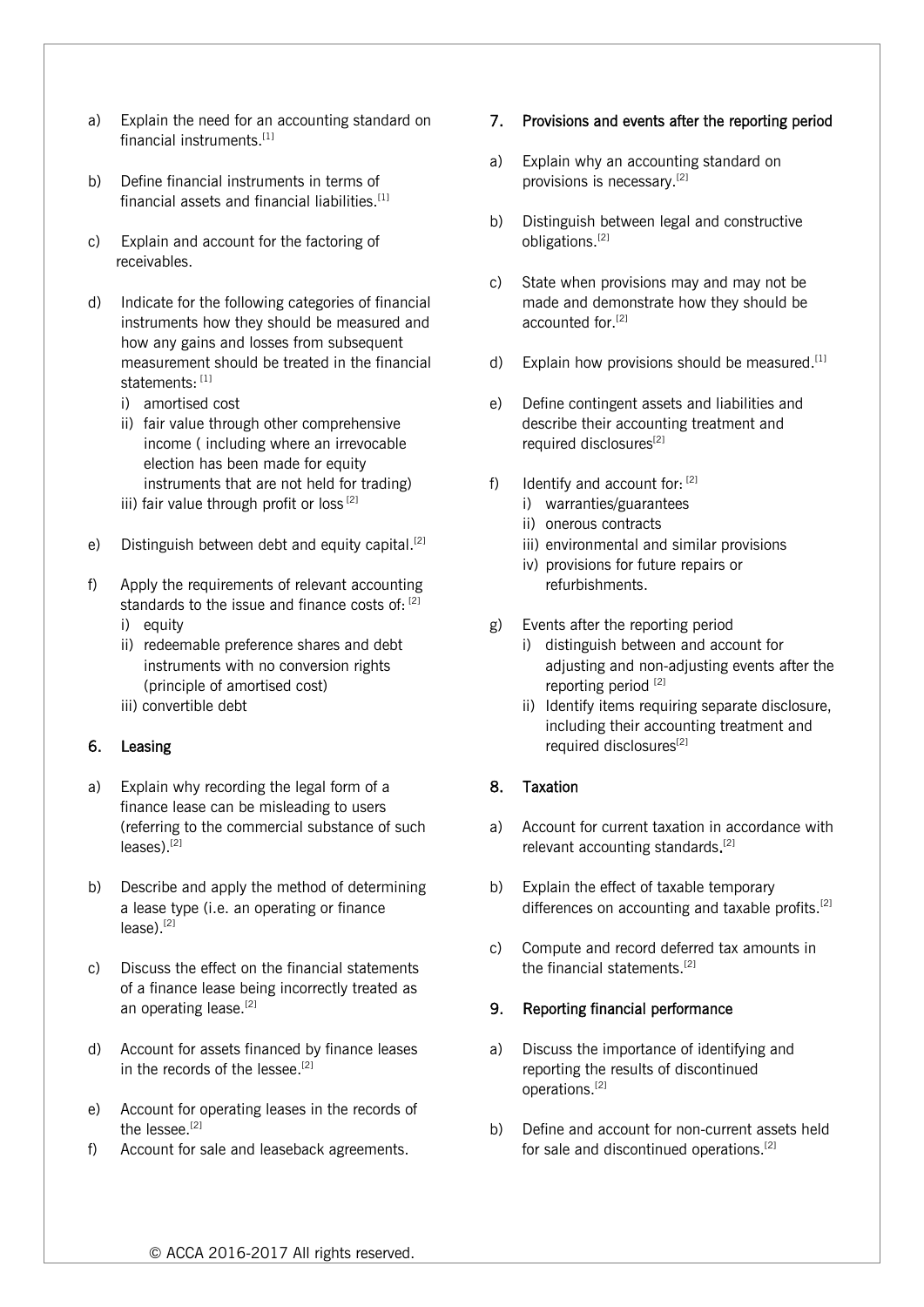- c) Indicate the circumstances where separate disclosure of material items of income and expense is required.<sup>[2]</sup>
- d) Account for changes in accounting estimates, changes in accounting policy and correction of prior period errors
- e) Earnings per share (eps)
	- i) calculate the eps in accordance with relevant accounting standards (dealing with bonus issues, full market value issues and rights issues)<sup>[2]</sup>
	- ii) explain the relevance of the diluted eps and calculate the diluted eps involving convertible debt and share options (warrants) $^{[2]}$

## 10. Revenue

- a) Explain and apply the principles of recognition of revenue:
	- (i) Identification of contracts
	- (ii) Identification of performance obligations
	- (iii) Determination of transaction price
	- (iv) Allocation of the price to performance obligations
	- (v) Recognition of revenue when/as performance obligations are satisfied.
- b) Explain and apply the criteria for recognising revenue generated from contracts where performance obligations are satisfied over time or at a point in time.<sup>[2]</sup>
- c) Describe the acceptable methods for measuring progress towards complete satisfaction of a performance obligation.<sup>[2]</sup>
- d) Explain and apply the criteria for the recognition of contract costs.<sup>[2]</sup>
- e) Apply the principles of recognition of revenue, and specifically account for the following types of transaction: [2]
	- i) principal versus agent
	- ii) repurchase agreements
	- iii) bill and hold arrangements
	- iv) consignments
- f) Prepare financial statement extracts for contracts where performance obligations are satisfied over time.<sup>[2]</sup>

# 11. Government grants

a) Apply the provisions of relevant accounting standards in relation to accounting for government grants.[2]

# 12. Foreign currency transactions

- a) Explain the difference between functional and presentation currency and explain why adjustments for foreign currency transactions are necessary.
- b) Account for the translation of foreign currency transactions and monetary/non-monetary foreign currency items at the reporting date.

# C ANALYSING AND INTERPRETING THE FINANCIAL STATEMENTS OF SINGLE ENTITIES AND GROUPS

## 1. Limitations of financial statements

- a) Indicate the problems of using historic information to predict future performance and trends.<sup>[2]</sup>
- b) Discuss how financial statements may be manipulated to produce a desired effect (creative accounting, window dressing).<sup>[2]</sup>
- c) Explain why figures in a statement of financial position may not be representative of average values throughout the period for example, due to:  $^{[2]}$ 
	- i) seasonal trading
	- ii) major asset acquisitions near the end of the accounting period.
- d) Explain how the use of consolidated financial statements might limit interpretation techniques

## 2 Calculation and interpretation of accounting ratios and trends to address users' and stakeholders' needs

- a) Define and compute relevant financial ratios  $[2]$
- b) Explain what aspects of performance specific ratios are intended to assess.<sup>[2]</sup>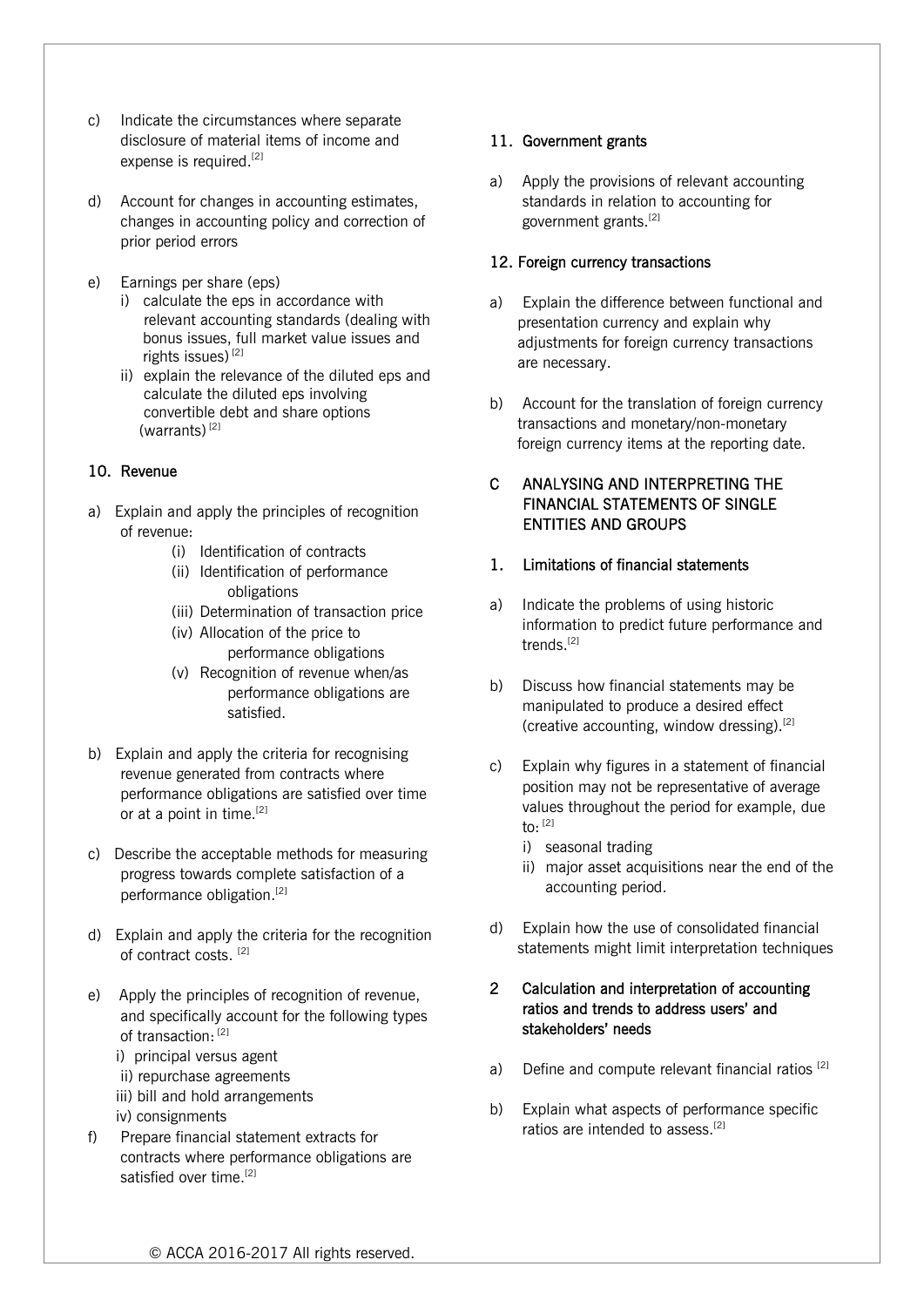- c) Analyse and interpret ratios to give an assessment of an entity's/group's performance and financial position in comparison with: [2]
	- i) previous period's financial statements
	- ii) another similar entity/group for the same reporting period
	- iii) industry average ratios.
- d) Interpret financial statements to give advice from the perspectives of different stakeholders.<sup>[2]</sup>
- e) Discuss how the interpretation of current value based financial statements would differ from those using historical cost based accounts.<sup>[1]</sup>

#### 3. Limitations of interpretation techniques

- a) Discuss the limitations in the use of ratio analysis for assessing corporate performance.<sup>[2]</sup>
- b) Discuss the effect that changes in accounting policies or the use of different accounting polices between entities can have on the ability to interpret performance.<sup>[2]</sup>
- c) Indicate other information, including nonfinancial information, that may be of relevance to the assessment of an entity's performance.<sup>[1]</sup>
- d) Compare the usefulness of cash flow information with that of a statement of profit or loss or a statement of profit or loss and other comprehensive income.[2]
- e) Interpret a statement of cash flows (together with other financial information) to assess the performance and financial position of an entity.<sup>[2]</sup>
- f) i) explain why the trend of eps may be a more accurate indicator of performance than a company's profit trend and the importance of eps as a stock market indicator<sup>[2]</sup>
	- ii) discuss the limitations of using eps as a performance measure.[3]

## 4. Specialised, not-for-profit and public sector entities

a) Explain how the interpretation of the financial statement of a specialised, not-for-profit or public sector organisations might differ from that of a profit making entity by reference to the different aims, objectives and reporting requirements.<sup>[1]</sup>

### D **PREPARATION OF FINANCIAL STATEMENTS**

#### 1. Preparation of single entity financial statements

- a) Prepare an entity's statement of financial position and statement of profit or loss and other comprehensive income in accordance with the structure and content prescribed within IFRS and with accounting treatments as identified within syllabus areas A, B and  $C^{[2]}$
- b) Prepare and explain the contents and purpose of the statement of changes in equity.<sup>[2]</sup>
- c) Prepare a statement of cash flows for a single entity (not a group) in accordance with relevant accounting standards using the direct and the indirect method.<sup>[2]</sup>

## 2. Preparation of consolidated financial statements including an associate

- a) Prepare a consolidated statement of financial position for a simple group (parent and one subsidiary and associate) dealing with pre and post acquisition profits, non-controlling interests and consolidated goodwill.<sup>[2]</sup>
- b) Prepare a consolidated statement of profit or loss and consolidated statement of profit or loss and other comprehensive income for a simple group dealing with an acquisition in the period and non-controlling interest.<sup>[2]</sup>
- c) Explain and account for other reserves (e.g. share premium and revaluation surplus).<sup>[1]</sup>
- d) Account for the effects in the financial statements of intra-group trading.<sup>[2]</sup>
- e) Account for the effects of fair value adjustments (including their effect on consolidated goodwill) to: [2]
	- i) depreciating and non-depreciating noncurrent assets
	- ii) inventory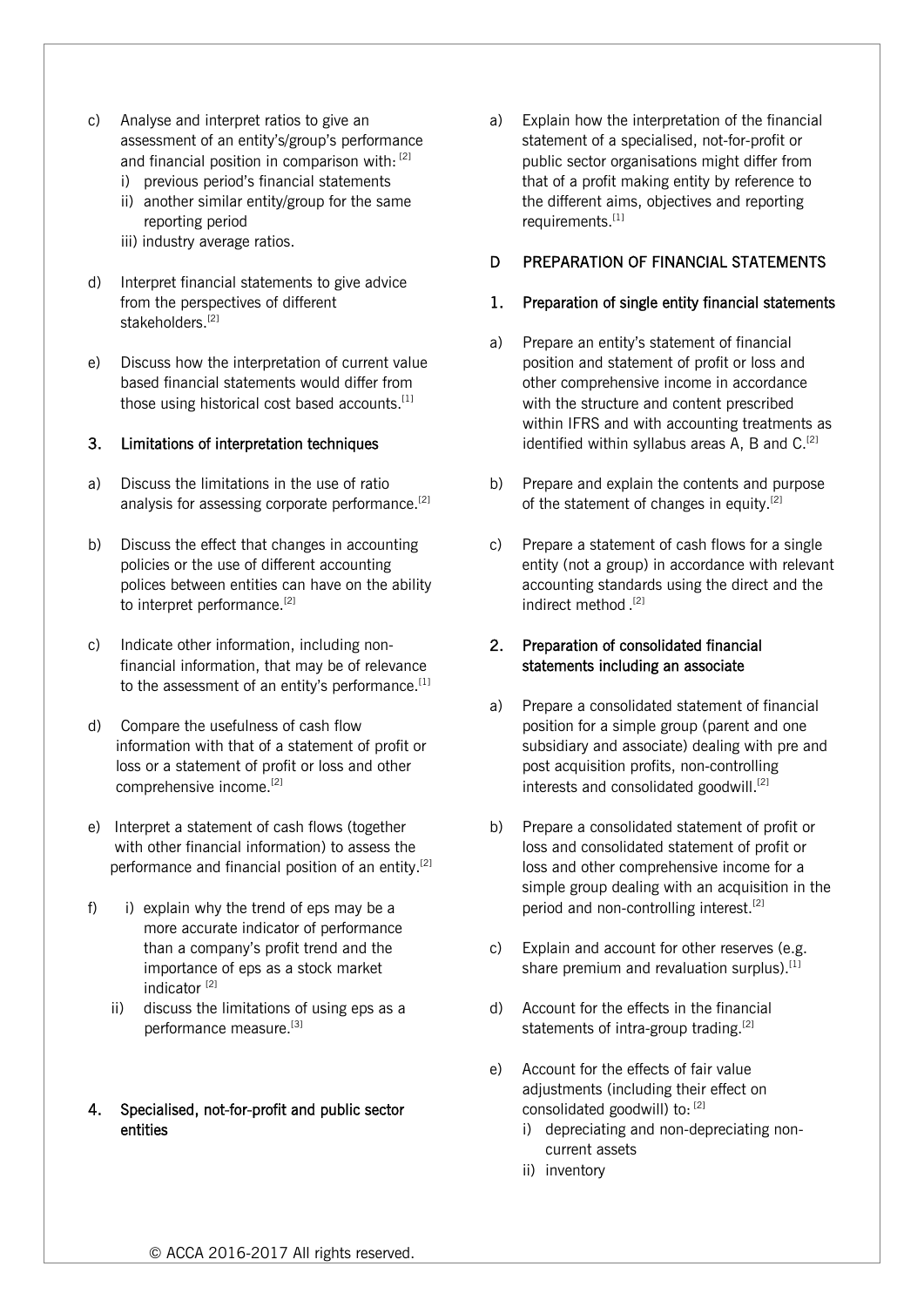- iii) monetary liabilities
- iv) assets and liabilities not included in the subsidiary's own statement of financial position, including contingent assets and liabilities
- f) Account for goodwill impairment.<sup>[2]</sup>
- g) Describe and apply the required accounting treatment of consolidated goodwill.<sup>[2]</sup>
- h) Explain and illustrate the effect of the disposal of a parent's investment in a subsidiary in the parent's individual financial statements and/or those of the group (restricted to disposals of the parent's entire investment in the subsidiary).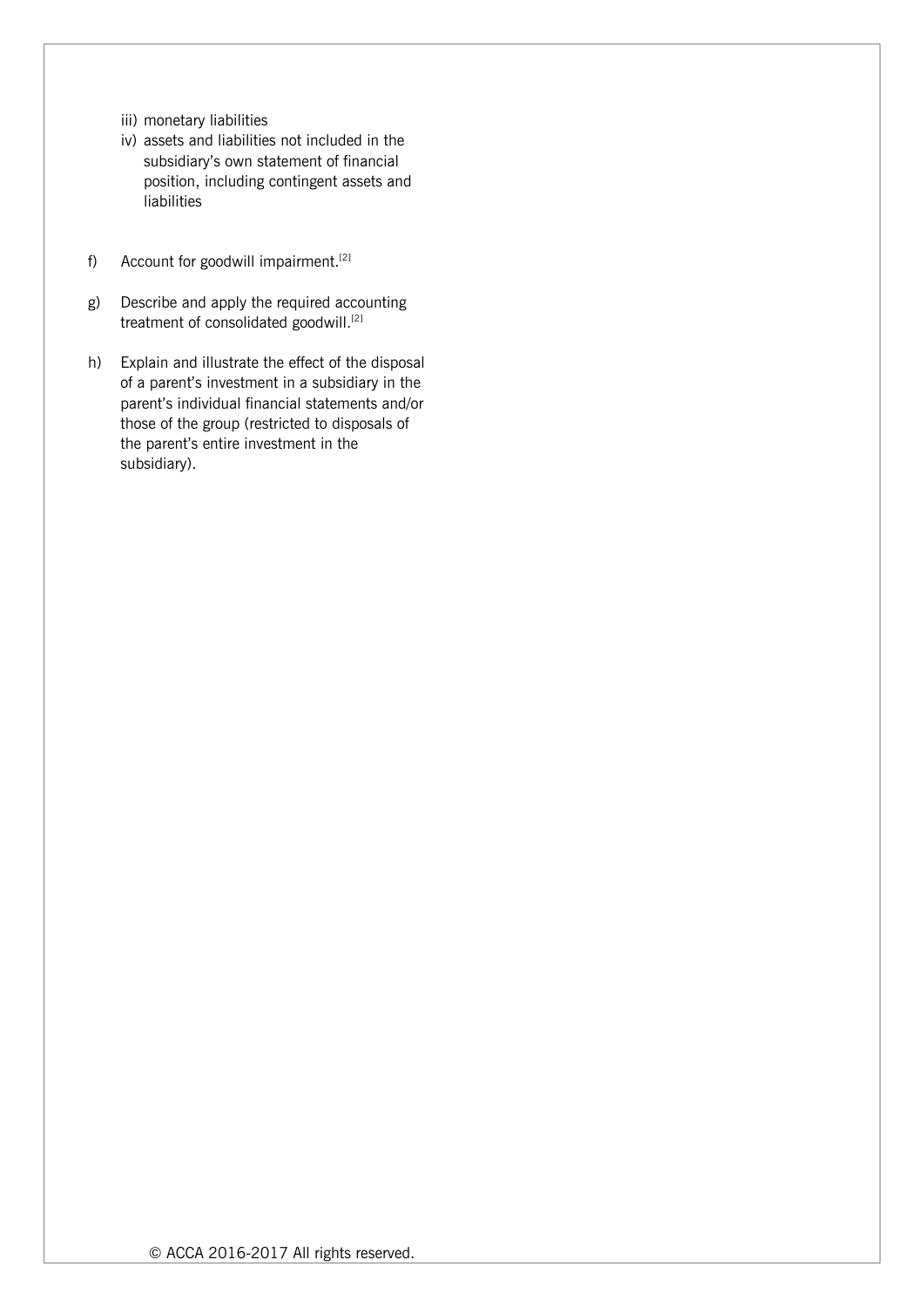# SUMMARY OF CHANGES TO F7 RATIONALE FOR CHANGES

ACCA periodically reviews its qualification syllabuses so that they fully meet the needs of stakeholders such as employers, students, regulatory and advisory bodies and learning providers.

## Note of significant changes to study guide Paper F7

The main areas to be added or deleted from the syllabus from that date are shown in Table 1 and 2 below:

# Table 1 – Additions to F7

| B3(a)       | Define and calculate an impairment loss                                                                                                                                                                                                                                                   | This learning outcome now<br>clarifies that the calculation of an<br>impairment loss is required.                                                        |
|-------------|-------------------------------------------------------------------------------------------------------------------------------------------------------------------------------------------------------------------------------------------------------------------------------------------|----------------------------------------------------------------------------------------------------------------------------------------------------------|
| B7(e)       | Define contingent assets and liabilities and describe their<br>accounting treatment and required disclosures                                                                                                                                                                              | This learning outcome now<br>clarifies that the disclosure of<br>contingent assets and liabilities is<br>also examinable.                                |
| B12(a)      | Explain the difference between functional and presentation<br>currency and explain why adjustments for foreign currency<br>transactions are necessary.                                                                                                                                    | These learning outcomes have<br>been introduced to better prepare<br>F7 candidates for P2.                                                               |
| B12(b)      | Account for the translation of foreign currency transactions and<br>monetary/non-monetary foreign currency items at the reporting<br>date.                                                                                                                                                |                                                                                                                                                          |
| $\mathbf C$ | ANALYSING AND INTERPRETING THE FINANCIAL<br>STATEMENTS OF SINGLE ENTITIES AND GROUPS                                                                                                                                                                                                      | These learning outcomes have<br>been amended to clarify that                                                                                             |
| C1(d)       | Explain how the use of consolidated financial statements<br>might limit interpretation techniques                                                                                                                                                                                         | interpretation questions can be<br>set within the context of groups<br>using consolidated financial<br>statements.                                       |
| C2(c)       | Analyse and interpret ratios to give an assessment of an<br>entity's/group's performance and financial position in<br>comparison with:<br>i) previous period's financial statements<br>ii) another similar entity/group for the same reporting<br>period<br>iii) industry average ratios. |                                                                                                                                                          |
| C4(a)       | Explain how the interpretation of the financial statement of a<br>specialised, not-for-profit or public sector organisations might<br>differ from that of a profit making entity by reference to the<br>different aims, objectives and reporting requirements.                            | The inclusion of this learning<br>outcome in section C of the F7<br>syllabus provides an opportunity<br>to assess the topic in a more<br>meaningful way. |
| D2(h)       | Explain and illustrate the effect of the disposal of a parent's<br>investment in a subsidiary in the parent's individual financial<br>statements and/or those of the group (restricted to disposals of<br>the parent's entire investment in the subsidiary).                              | This learning outcome has been<br>introduced to better prepare F7<br>candidates for P2.                                                                  |